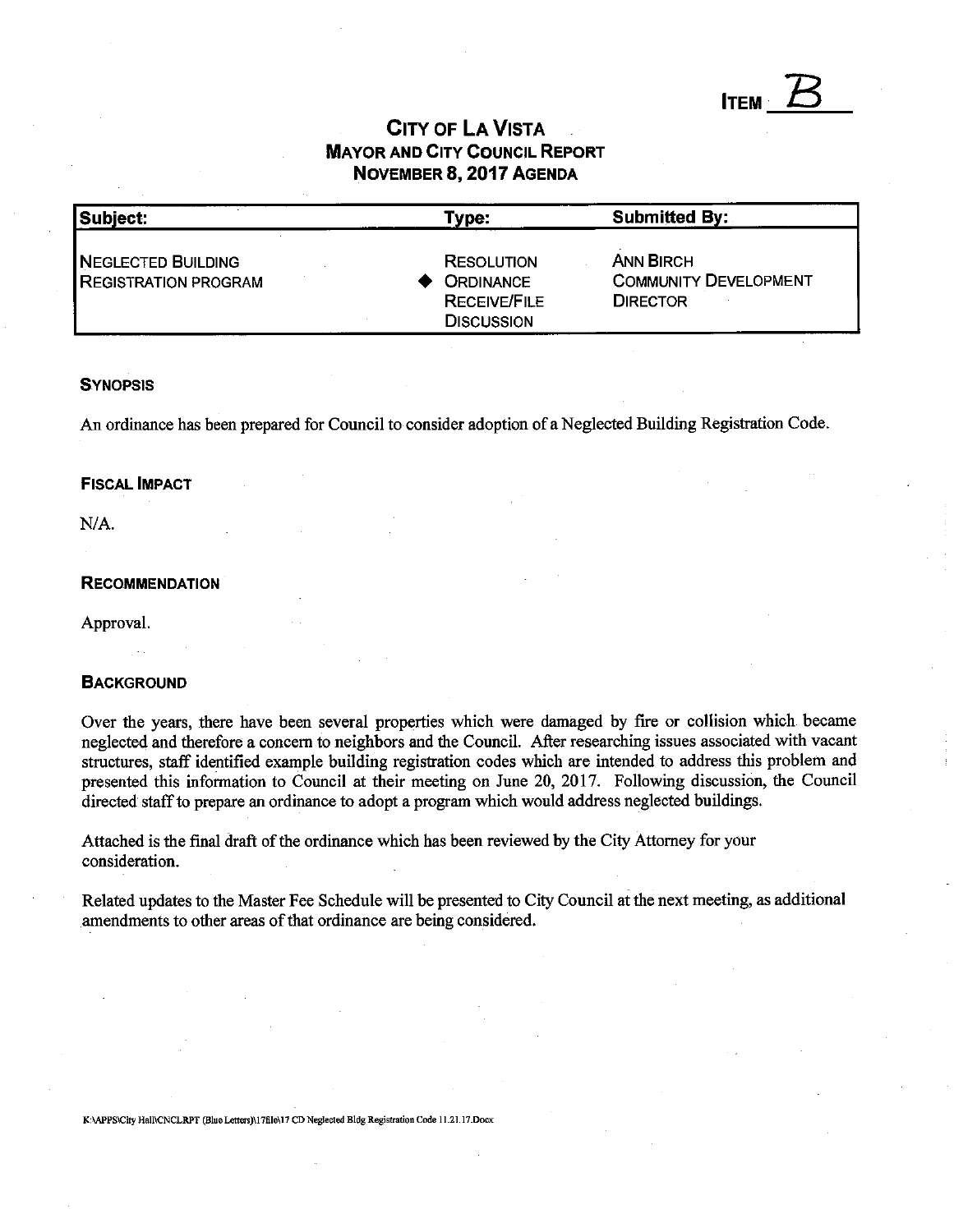# **ORDINANCE NO.**

AN ORDINANCE TO ADOPT AND CODIFY THE NEGLECTED BUILDING REGISTRATION PROGRAM AS SECTION 150.80 OF THE LA VISTA MUNICIPAL CODE; TO REPEAL CONFLICTING ORDINANCES PREVIOUSLY ENACTED; TO PROVIDE FOR SEVERABILITY; AND TO PROVIDE FOR THE EFFECTIVE DATE HEREOF.

BE IT ORDAINED BY THE MAYOR AND CITY COUNCIL OF THE CITY OF LA VISTA, SARPY COUNTY, NEBRASKA

I. That the neglected building registration program set forth below is hereby adopted, enacted and codified as Section 150.80 of the La Vista Municipal Code.

### **SECTION 150.80: NEGLECTED BUILDING REGISTRATION PROGRAM**

Section

*[REVISE TABLE WHEN ORDINANCE FINALIZED]* 

| 150.80.0  | <b>Establishment of Neglected Building Registration Program</b>            |
|-----------|----------------------------------------------------------------------------|
| 150.80.1  | Findings, Purpose and Intent of Neglected Building Registration<br>Program |
| 150.80.2  | Scope                                                                      |
| 150.80.3  | Definitions                                                                |
| 150.80.4  | <b>Administration and Enforcement</b>                                      |
| 150.80.5  | <b>Chapter Not Exclusive</b>                                               |
| 150.80.6  | Duty to Register Neglected Building                                        |
| 150.80.7  | <b>Local Agent Required</b>                                                |
| 150.80.8  | Registration Penalty: Lien on Property: Assessment Process                 |
| 150.80.9  | <b>Registration Penalty: Notice</b>                                        |
| 150.80.10 | Reinspection                                                               |
| 150.80.11 | Removal from Registration List                                             |
| 150.80.12 | Registration Non-Transferable                                              |
| 150.80.13 | Appeals to Board of Appeals                                                |
| 150.80.14 | <b>Failure to Reimburse Registration Fees or Pay Civil Penalties</b>       |
| 150.80.15 | Collection and Distribution of Fees and Penalties                          |
| 150,80.16 | Criminal Violations: Penalties                                             |
|           |                                                                            |

**Section 150.80.0. ESTABLISHMENT OF NEGLECTED BUILDING REGISTRATION PROGRAM.** 

A Neglected Building Registration Program is hereby established for the City of La Vista, Nebraska pursuant to authority granted by Nebraska law, as adopted or amended from time to time, including, but not limited to, Neb. Rev. Stat. Section 16-246.

**Section 150.80.1 FINDINGS, PURPOSE AND INTENT OF THE NEGLECTED BUILDING REGISTRATION PROGRAM.** 

The Mayor and City Council make the following findings:

(1) Much of the original housing of the City is approaching 60 years of age. As housing ages, there is an increasing need for regular monitoring and action to maintain it and keep the City's neighborhoods in good, safe and sanitary condition and repair.

(2) Vacant and neglected residential buildings are a source of blight within a neighborhood.

(3) Owners who fail to maintain vacant residential properties create eyesores that lead to increased risk of trespass, vandalism and other criminal activity, dangers to residents and their property, declining property values, and a burden to the neighborhood and community.

(4) Vacant and neglected residential buildings can have a deleterious affect and be a significant contributing factor to the decline of a neighborhood and are a threat to the public health, safety, and welfare.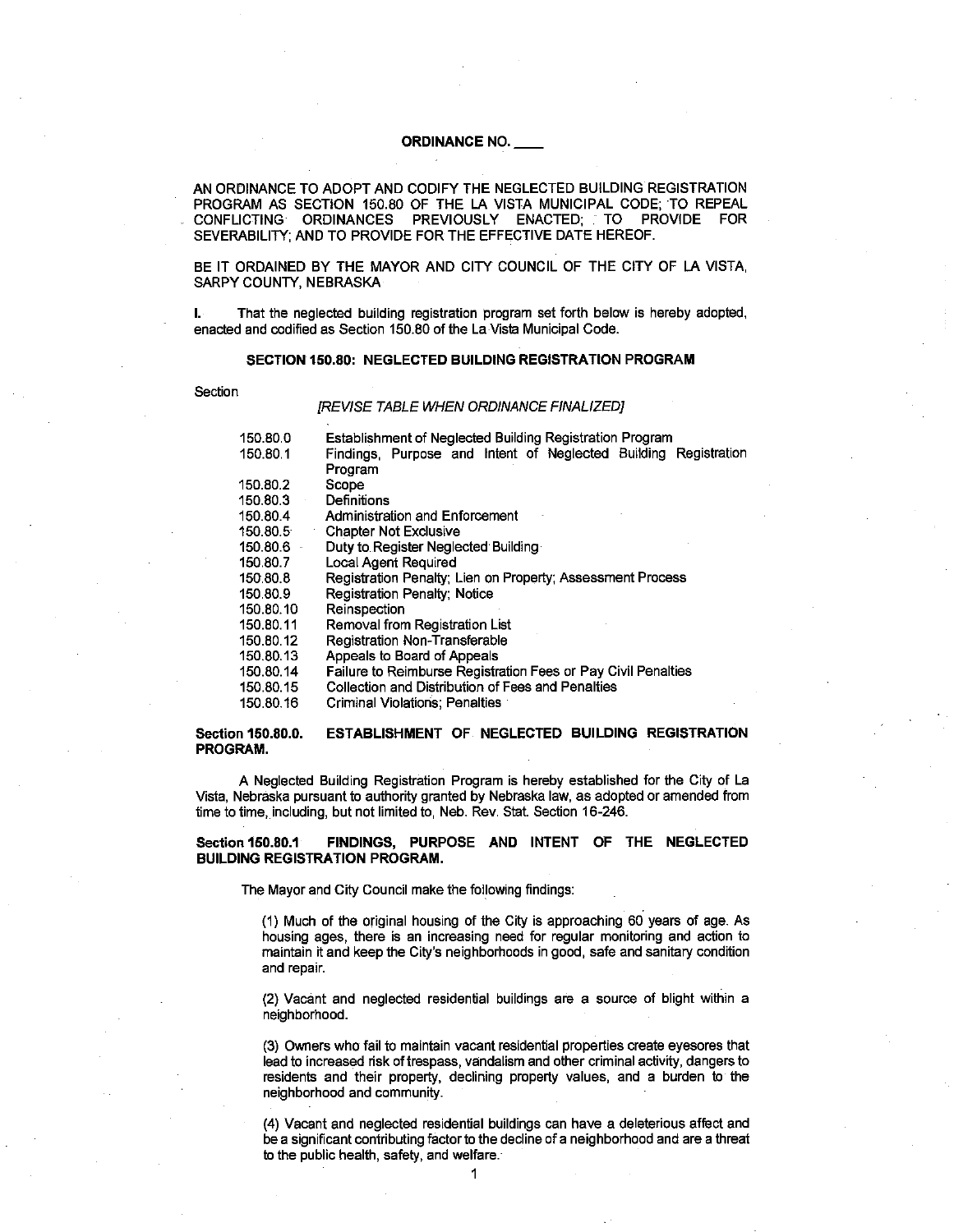(5) Vacant and neglected residential buildings constitute a public nuisance.

(6) It is the obligation of the responsible parties to prevent these properties and buildings from becoming a burden to the neighborhood and community and a threat to the public health, safety, and welfare.

(7) A program that establishes and enforces a registration system to monitor vacant and neglected residential buildings and promotes compliance to keep such properties in a safe, sanitary, and properly maintained condition, or to restore them to such condition, is in the public interest, good for the neighborhoods in which such properties are located, and in the interests of all residents of the City.

(8) Livable housing and neighborhoods sustain the City's property tax base.

Based on the foregoing and to correct or prevent negative consequences of neglected residential buildings, the Mayor and City Council have determined that it is necessary, desirable, appropriate and in the public interest to implement a uniform neglected building registration program for vacant residential properties.

The purpose of this Neglected Building Registration Program is to provide for registration and inspection of vacant and neglected residential buildings to promote compliance with the municipal code and other applicable laws. The intent of this Neglected Building Registration Program includes:

(1) Reducing risks of conditions that are catalysts for unlawful activities, declining neighborhoods, and dangers to persons or property;

(2) Promoting the health, safety, and welfare of the persons living near vacant and neglected residential buildings;

(3) Promoting the repair and rehabilitation of vacant and neglected residential buildings;

(4) Promoting the occupancy of vacant residential buildings;

(5) Preserving of the existing housing supply and neighborhoods;

(6) Helping to maintain property values and the City's tax base;

(7) Working toward preventing or eliminating substandard and deteriorating housing; and

(8) Maintaining a living environment that contributes to healthful individual and family living.

#### **Section 150.80.2 SCOPE.**

This Section 150.80 (also referred to as "subchapter") applies to any residential building within the corporate limits of the City of La Vista, Nebraska.

#### **Section 150.80.3 DEFINITIONS.**

Unless otherwise provided herein either expressly or by the context, the following terms shall have the corresponding meanings when used in this subchapter:

*"BOARDED UP"* means that some or all of the building's doors or windows, or door or window openings, have been covered with plywood, wood, or metal sheeting, paneling, or other materials other than permanently installed doors or windows, for the purpose of preventing entry into the building by persons, animals, or the elements of weather.

*"BUILDING"* or "Residential Building" means an enclosed structure containing one or more dwelling units primarily arranged, designed, used, or intended for permanent or continuous occupancy or use for residential purposes, and including without limitation all accessory or other structures and improvements of or benefiting the property on which a building is located.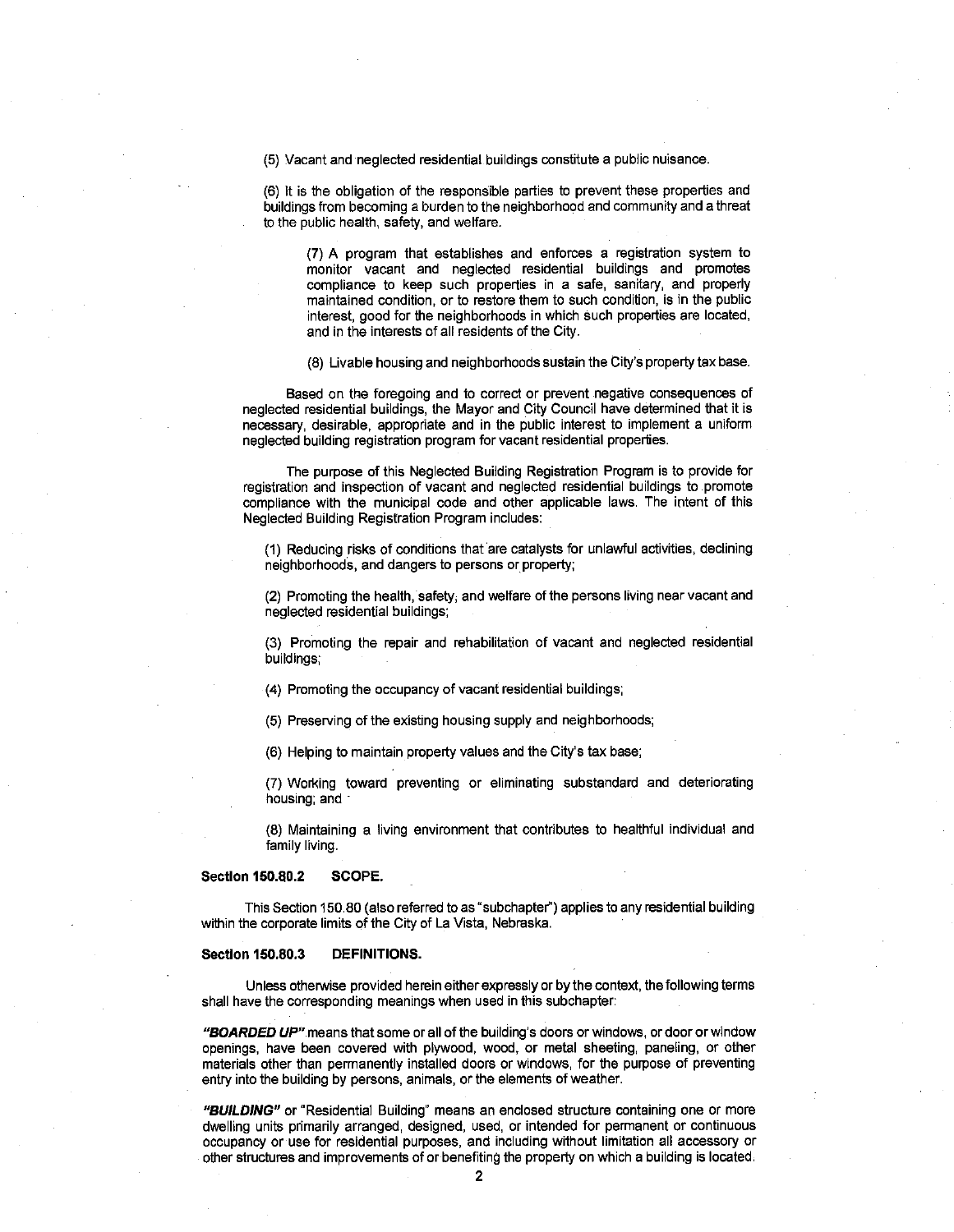*"BUILDING DEPARTMENT"* means the Building Division of the Community Development Department.

*"BUILDING OFFICIAL"* means the Chief Building Official of the City of La Vista or his or her designee.

**"CITY CODE"** means the La Vista Municipal Code.

*"DETERIORATION"* means the state, or process of becoming, impaired or inferior in quality, function, or condition, including without limitation, to weaken, disintegrate, corrode, rust or decay, and lose effectiveness; and/or the lowering in quality of the condition, stability, integrity, effectiveness, function, or appearance of a property, building, structure or improvements, or any parts thereof, characterized by holes, breaks, rot, crumbling, peeling, rusting, or any other evidence of physical decay or neglect or extraordinary use, wear and tear, or lack of maintenance, replacement, or repairs of a significant or widespread nature as opposed to a limited, isolated, or concentrated nature.

*"DIRECTOR"* means the Community Development Director or his or her designee.

*"DWELLING"* means any building that contains one or more dwelling units constructed or used for residential purposes, or intended or designed to be built, used, rented, leased, let, or hired out to be occupied for residential purposes, excluding hotels and motels. This includes, but is not limited to, single family houses, duplexes, apartments, and other similar buildings or structures.

*"DWELLING UNIT"* means a single unit, with one or more rooms, providing independent living facilities for residential purposes of one or more persons.

*"EFFECTIVE DATE"* means the effective date of this subchapter, which shall be , 2017.

**"LOCAL AGENT"** means an agent of the owner pursuant to Section 150.80.7.

*"NEGLECTED BUILDING"* means an unoccupied dwelling with respect to which one or more of the following have occurred:

(A) Within the last six months, the property is the subject of two or more notices of violation of the provisions of applicable federal, state or local laws or regulations, including without limitation, Chapter 50, 91, 92, 93,133, or 150 of the city code;

(B) The dwelling is unsecured for 30 days or more;

(C) The dwelling has sustained significant fire, wind, water, or other damage and is uninhabitable and diligent, consistent efforts to repair, rehabilitate, demolish, or remove the building are not evident within 60 days after the occurrence resulting in the damage described herein;

(D) The dwelling has been declared a nuisance pursuant to applicable State Statutes, or Ordinances or regulations of the City, including without limitation, Neb. Rev. Stat. §18-1722 or Chapter 92 of the city code;

(E) The dwelling has been boarded up for a period of more than 60 days;

(F) The dwelling has been declared and placarded by the Building Department as a dangerous building or an unsafe structure pursuant to applicable State Statutes, or Ordinances or regulations of the City, including without limitation Section 92.15 or Chapter 150 of the city code;

(G) The dwelling has sustained substantial deterioration due to the lack of maintenance, replacement, or repairs and the owner has failed to comply with a previous notice to correct a violation of the city code;

(H) The owner has failed to appear and a warrant has been issued in the County Court of Sarpy County, Nebraska, for a violation of federal, state or local laws or regulations, including without limitation, Chapter 50, 91, 92, 93, 133, or 150 of the city code regarding an unoccupied building or structure with violations under such laws or regulations; or

(I) The owner has refused to accept service of notices of violation of applicable laws or regulations, including without limitation, Chapter 50,91,92, 93,133, or 150 of the city code, when service has been attempted.

*"OCCUPANCY"* means actual possession and use of a property.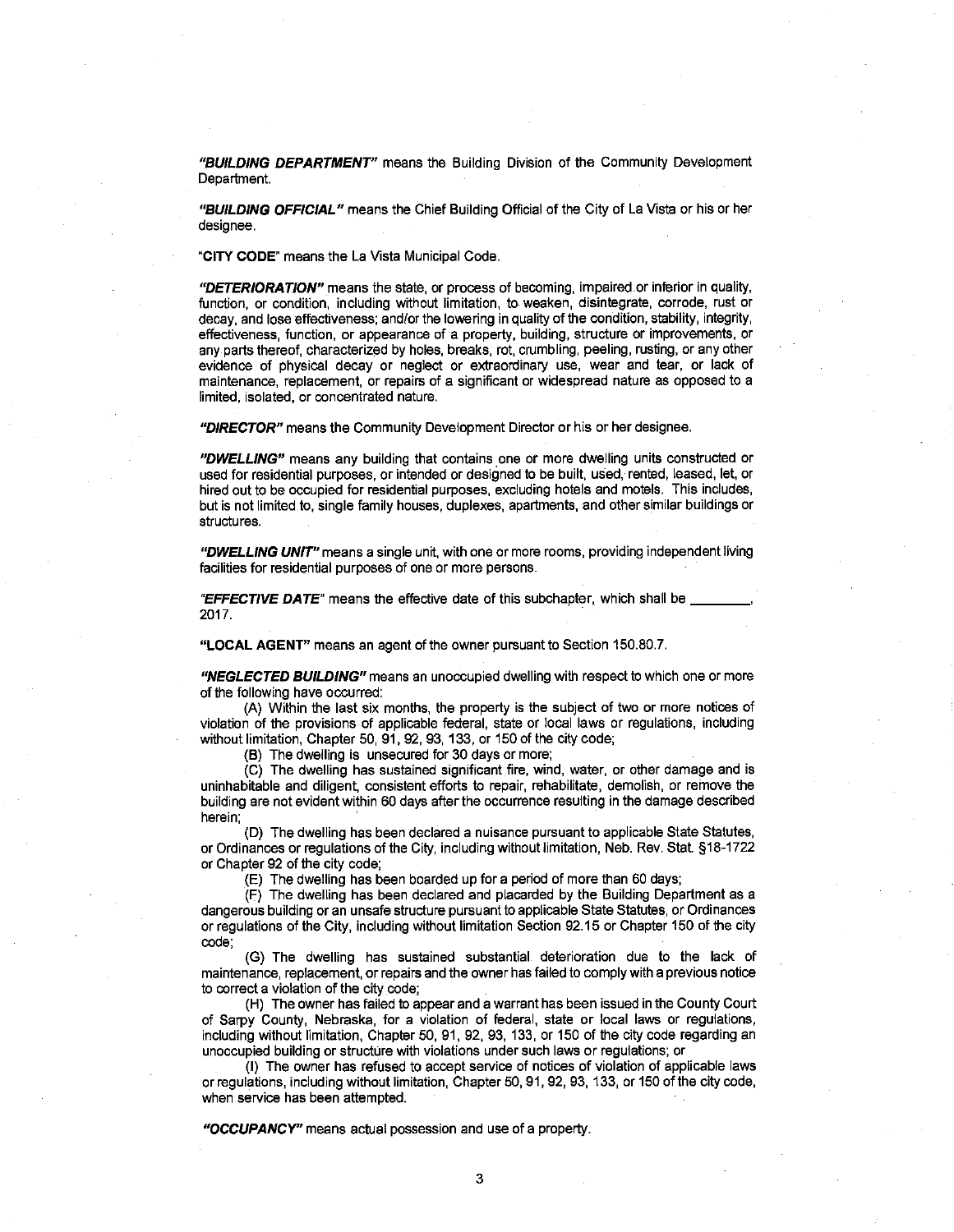**PERSON"** means any individual, firm, association, corporation, company, syndicate, partnership, limited liability company, or other legal entity, or any natural person.

*"PROPERTY"* means all real property in connection with a neglected building, including the parcel on which the building is located.

*"PROPERTY MANAGER"* means a person responsible for the management of the dwelling other than the property owner. A property manager shall be deemed to be the property owner's agent for purposes of this subchapter unless the property owner otherwise advises the City in writing.

*"PROPERTY OWNER" or "OWNER"* means any person who alone or with others holds legal title to a dwelling, dwelling unit, or property as recorded with the Sarpy County Register of Deeds, or an equitable interest in such dwelling, dwelling unit, or property, or otherwise has care, custody, or control of the dwelling, dwelling unit, or property as guardian, conservator, receiver, trustee, executor, administrator, beneficiary, or other representative or represented capacity, to the extent proof of such control is presented to the satisfaction of the Building Official. All holders of any legal or equitable title or interest in a dwelling, dwelling unit, or property shall be jointly and severally liable as owners and property owners under this subchapter.

*"PROPERTY OWNER'S AGENT"* means a person designated by a property owner as an agent to act on behalf of and bind the property owner in all matters arising out of or under this subchapter, except to the extent such authority shall be expressly limited as provided in writing to the Building Official. A property manager shall be deemed to be the property owner's agent for purposes of this subchapter unless the property owner otherwise advises the City in writing.

**"RESIDENTIAL PURPOSES"** means occupancy or use for residential or living quarters, including without limitation shelter, cooking, eating, sanitation, and/or sleeping by one or more persons.

*"UNOCCUPIED BUILDING"* means a building that is not actively used as a dwelling.

*"UNSECURED"* means that access to part or all of an unoccupied building may be obtained with little or no effort, including without limitation, by way of any open, unlocked, damaged, broken, weakened, compromised, or missing doors, windows, or other components. (Ord. ; date )

# **Section 150.80.4. ADMINISTRATION AND ENFORCEMENT.**

The Building Official or his or her designee shall be primarily responsible for administration and enforcement of this subchapter, including without limitation, interpretation of the provisions thereof, and shall be authorized to designate any other persons to assist in carrying out any task or function.

(B) Inspections. The Building Official or his or her designee shall be authorized and directed from time to time to make inspections to carry out this subchapter and safeguard the welfare and safety of the general public, including without limitation, to determine the condition of a property and sufficiency of any corrective actions. Inspections may be conducted at such times as the Building Official determines necessary, including inspections on a complaint basis. Any inspection pursuant to this subchapter shall be subject to voluntary consent or pursuant to a warrant or other court order in accordance with applicable law.

(1) Notice. At least ten days advance written notice of inspection shall be provided to a property owner in accordance with applicable law.

- (2) Access.
	- (a) It shall be the responsibility of the property owner or the property owner's agent to be present at the property at the date and time of all initial and subsequent inspections to provide access for the inspection. Failure to be present at any initial or follow-up inspection will result in an additional administrative and rescheduling fee in accordance with the master fee ordinance, in addition to any other rights or remedies available to the city.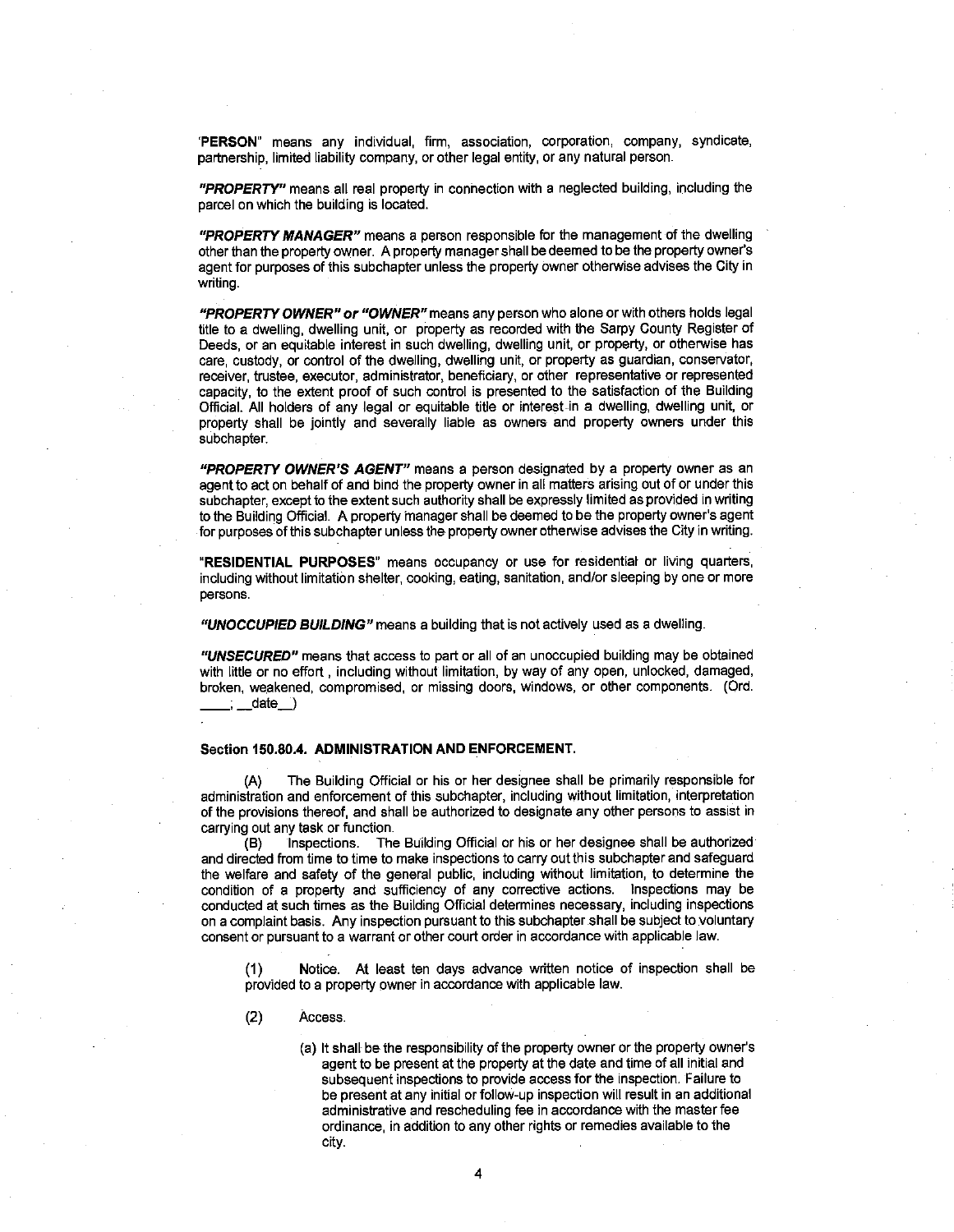- (b) If any property owner or other person lawfully in control of a property or dwelling contained therein fails or refuses to consent to access and entry to the property or dwelling under its/his/her ownership or control for any inspection pursuant to this subchapter, the Building Official shall apply for and obtain a warrant or other appropriate court order authorizing such inspection in accordance with applicable law, including but not limited to, Neb. RS 29-830 et seq.
- (c) Access requirements or inspections provided under this subchapter shall be in addition and supplemental to any other access or inspection in accordance with applicable law.
- (d) Inspection Fees. An initial inspection shall be conducted at no charge. Inspection of a property after the initial inspection also shall be conducted at no charge if violations have been corrected. If any violation has not been corrected, a fee shall be charged for inspections after the initial inspection as provided in the master fee ordinance, which fee shall be due and payable before a property is removed from the registration list.

(C) Any officer, official, or employee of the City charged or assisting with administration or enforcement of this subchapter shall not, in the discharge of his/her duties, thereby render himself/herself liable personally. Any suit brought against an officer, official, or employee of the City because of such act performed by him or her in the administration or enforcement of any of the provisions of this subchapter shall be defended by the City until the final termination of the proceedings therein.

### **Section 150.80.5. CHAPTER NOT EXCLUSIVE.**

This subchapter in no way limits the remedies, penalties, actions, or abatement measures which may be taken by the Building Official or City at law or in equity for a violation described in this subchapter that also constitutes a violation under any other applicable federal, state or local laws or regulations.

#### **Section 150.80.6. DUTY TO REGISTER NEGLECTED BUILDING.**

(A) NOTICE OF NEGLECTED BUILDING. The Building Official or Building Division shall notify the property owner of any determination that a dwelling is a neglected building. Such notice shall be personally delivered or mailed regular first class U.S. mail, postage prepaid, addressed to the owner of said property as the owner's name and address appears on the last equalized assessment roll of Sarpy County. Mailed service shall be deemed good service upon deposit with the United States Postal Service, postage prepaid.

(1) Service to the owner appearing on the last equalized assessment roll of Sarpy County shall suffice for purposes of notice under this subchapter when a property has multiple owners.

(2) Service on a property owner's agent shall be deemed good service on the owner.

(3) A copy of the notice under this subsection (A) shall be recorded by the City Clerk in the records of the Register of Deeds of Sarpy County, Nebraska and indexed against the property.

(B) REGISTRATION OF NEGLECTED BUILDING. The owner ofa neglected building no later than thirty days after notice pursuant to subsection "A" shall register such neglected building with the Building Department.

(C) APPLICATION FOR REGISTRATION.

(1) An application to register a neglected building satisfying the requirements of this subchapter shall be filed with the City of La Vista and be accompanied by all applicable registration fees as described herein and/or established by the master fee ordinance from time to time.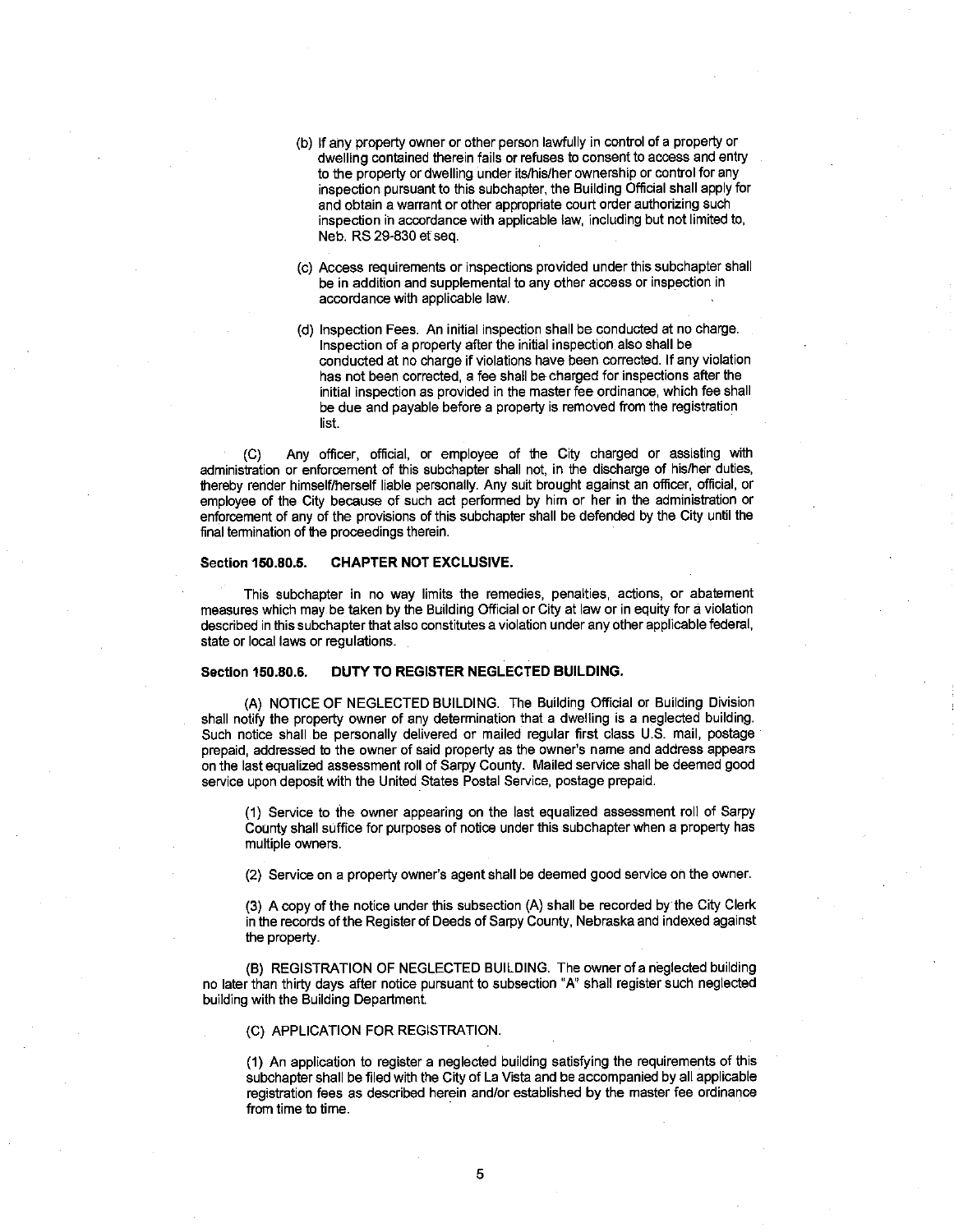(2) Specific Requirements. The application to register a neglected building shall be made in such manner as determined from time to time by the Building Official and include without limitation the following information:

- (a) The correct legal description and address of the property.
- (b) Names, street addresses, telephone numbers, and e-mail addresses (if applicable) of the property owner or owners;
- (c) Names, street addresses, and telephone numbers of all known lienholders and ail other parties with a legal or equitable interest in the property;
- (d) Names, street addresses, telephone numbers, and e-mail addresses (if applicable) of the property owner's agent, if applicable, and of the local agent;
- (e) The length of time the building is reasonably expected to remain unoccupied under the circumstances and plan for occupancy;
- (I) A plan and timetable to correct and bring the building into compliance with applicable federal, state, or local laws or regulations constituting the bases for a neglected building determination;
- (g) If the owner does not intend to sell, repair, or rehabilitate the building(s), the owner shall provide a plan for the removal or demolition of all buildings and structures, including a reasonable timeline for completion; and
- (h) Such other information as the Building Official from time to time determines necessary or appropriate to carry out purposes or provisions of this subchapter.

(D) REGISTRATION DETERMINATION. A neglected building shall not be deemed registered until all requirements of registration have been satisfied as determined by the Building Official. The Building Official shall have the authority to deny a registration for any failure to do so, or for reasons that the Building Official determines sufficient considering the purposes of this subchapter, including without limitation the following:

> (1) Any information supplied for the registration is incomplete, false, fictitious, or inaccurate;

> (2) The timetable proposed by any owner for taking any action is unreasonably long, including without limitation a proposed timetable for bringing the building into compliance;

> (3) The plan for any action proposed by an owner is insufficient, including without limitation any plan for repairs and bringing the building into compliance that does not address or correct the violations or deficiencies identified by the Building Official or Building Department;

(4) Any required action of a property owner is more than 30 days past due; or

(5) More than 90 days have passed since the first notice of registration has been served or delivered to the property owner or property owner's agent, and registration has not been accomplished.

(E) In the event a registration is denied, the Director shall consult with the City Attorney for consideration of further action. The City Attorney, as directed by the City Administrator or City Administrator's designee, may take any action as the City Administrator or City Administrator's designee determines necessary or appropriate to enforce this subchapter.

(F) In addition to any other remedy permitted in this subchapter, chapter, or city code, in the event an owner fails to timely register or re-register a neglected building as required herein, the City may register or re-register the building, and the registration fees, all penalties, and other consequences that may or shall apply to the owner of the property due to the owner's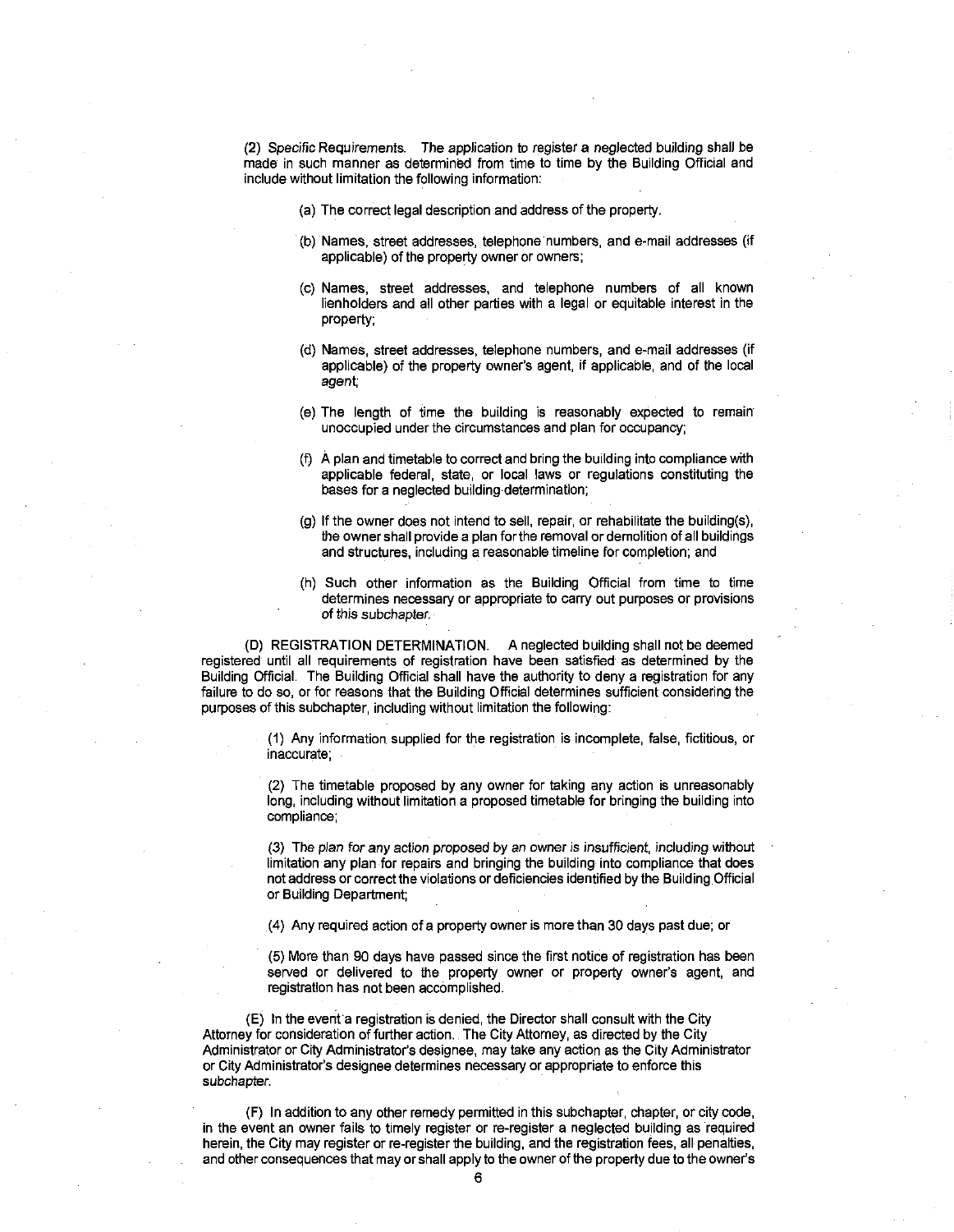failure to register shall be equally enforceable when the building is registered or re-registered by the City. In the event the City registers a neglected building, such registration shall only require the information set forth in subsections a through c of subsection (C)(2) above. Notice of such registration by the City shall be sent to the property owner or the property owner's agent in the same manner set forth in subsection (A) above.

(G) The owner of any dwelling that has been placarded as an unsafe or dangerous structure for 180 days or more as of the date of passage of this section shall have 90 days from said date of passage to correct violations and otherwise bring the building(s) into compliance with applicable laws and regulations.

(H) The Building Department shall maintain a registration list identifying all properties currently registered and describing all actions taken with respect to each registered building.

(I) Each registration automatically shall expire and terminate at the end of 90 days unless earlier removed from the registration list. If the building has not been removed from the registration list at the expiration of a registration herein, the property owner shalt re-register the building pursuant to this section.

(J) REGISTRATION FEES. The property owner shall pay a registration fee at the time of registration. Neglected building registration fees shall be in such amounts as provided in the master fee ordinance from time to time. Once registered, a new registration fee shall be due and payable for each additional 90-day period thereafter, or portion thereof, as though registered for the first time, until the building is removed from the list. In the event the City registers or re-registers a neglected building, the registration fee, by virtue of the City undertaking performance of the registration or re-registration function, shall be deemed paid by the City and shall be a cost for which owner is liable and shall become a lien on the property as set forth in Section 150.80.8. Accrual of reimbursable registration fees shall be separate from and in addition to any civil penalties permitted in this subchapter or other provisions of the city code or applicable law. Fees for each additional 90-day period shall become a lien on the property as set forth in Section 150.80.8.

#### **Section 150.80.7. LOCAL AGENT REQUIRED.**

The property owner of any neglected property covered by this subchapter shall be available to respond to an emergency on a twenty-four (24) hour basis. This requirement may be met by maintaining an operating business orresidence within sixty (60) miles of the property at which the property owner or property owner's agent is regularly present, or by use of a responsible local agent who resides within Sarpy County or an adjoining county; any of whom can be contacted on a twenty-four (24) hour basis. If the property owner's agent or a local agent is used, the property owner shall provide the City with the name, address, and telephone number of the property owner's agent or local agent in addition to owner information. A post office box, mailing address, or toll free numbers shall not be deemed sufficient to meet the provisions of this section. The owner's designation of an agent shall not relieve the owner of an obligation to comply with the provisions of this subchapter or any other provisions of the city code or laws of the State of Nebraska.

### **Section 150.80.8. REGISTRATION PENALTY; LIEN ON PROPERTY; ASSESSMENT PROCESS.**

(A) In addition to reimbursing the City for all registration fees deemed paid by the City, any owner who fails to timely register a neglected building, as required by this chapter, shall be liable for a civil penalty not to exceed \$500.00 as determined by the Director.

(B) Each civil penalty herein shall automatically renew for an additional 90 days unless the neglected building is removed from the registration list as set forth in this chapter with new fees assessed pursuant to Section 150.80.6.

(C) If a building continues to meet the definition of a neglected building for a period of more than 90 calendar days after notice is given, or has been registered, and the owner fails or refuses to register or re-register the neglected building after the initial registration expires, or if the City has not been reimbursed for any portion of registration fees deemed paid by the City, or an assessed civil penalty is not paid, the Director may continue to assess a penalty not to exceed \$500.00 for each 90-calendar-day period, or portion thereof, the neglected building continues to be unregistered or the registration fees or civil penalties are not paid. At no time shall the amount of unreimbursed registration fees, civil penalties, and assessments exceed \$4,000.00 per building in a calendar year, but shall be cumulative in following years. The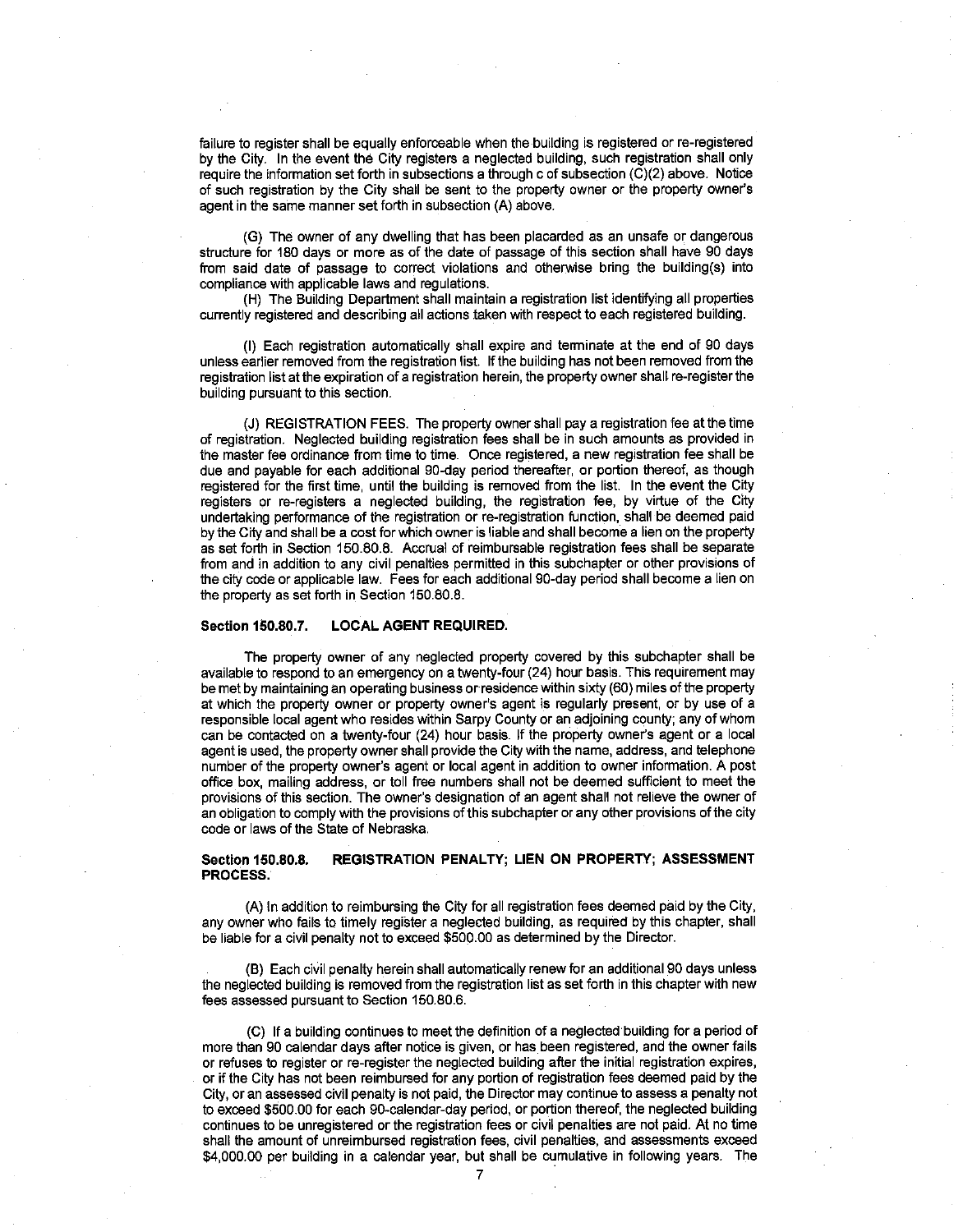Director may reduce, waive, or stay the imposition *of* a civil penalty herein for good cause shown by the owner in efforts to comply with this section of an approved plan.

(D) All registration fee reimbursements and civil penalties assessed shall be payable directly to the City.

(E) The owner of the property at the time any notice under Section 150.80.6 is issued shall be personally liable for all unreimbursed registration fees and unpaid civil penalties and any unreimbursed fees and penalties shall also be a lien on any real estate upon which the neglected building is wholly or partially located, from the date of assessment of fees and civil penalties. Interest as allowed by applicable Nebraska law shall also accrue unless reduced, waived or stayed by the Director

(F) The Director shall be authorized to develop policies and procedures for the implementation of this penalty.

(G) The Director shall keep an itemized account of the expenses incurred by the City pursuant to this section. For assessment of unpaid fees and civil penalties hereunder, the Director shall prepare and file with the City Clerk a report specifying the actions taken, the itemized and total cost of the actions, a description of the real property upon which the building or structure is or was located, and the names and addresses of the owners of the property.

(H) Upon receipt of said report, the City Clerk shall present it to the City Council for consideration. The City Council shall fix a time, date, and place for hearing said report and any protests or objections thereto. The City Clerk shall cause notice of said hearing to be posted upon the property involved, published once in a newspaper of general circulation in the City, and served by regular first class U.S. mail, postage prepaid, addressed to the owner of said property as the owner's name and address appears on the last equalized assessment roll of the county, if such so appears, or as known to the clerk. Deposit of the notice with the United States Postal Service shall be deemed good service. Such notice shall be given at least ten days prior to the date set for the hearing and shall specify the day, hour, and place the Council will hear and pass upon the Director's report, together with any objection or protests which may be made thereto, and assess such property with such cost. Such assessment shall be a lien upon such property from the date of assessment, shall become delinquent thirty days after the date of assessment, and shall draw interest from said date until paid at the same rate as provided by law for delinquent general real estate taxes. Foreclosure on a lien shall be pursuant to Nebraska law.

#### **Section 150.80.9. REGISTRATION PENALTY; NOTICE.**

(A) Whenever the owner of a neglected building fails to timely register or re-register such building or if the City registers or re-registers a neglected building, a Notice of Registration Penalty shall be issued to the owner within 10 days after the date for registration or reregistration.

(B) A separate Notice of Registration Penalty shall be issued for each subsequent registration fee or civil penalty that may be assessed.

(C) The Notice of Registration Penalty shall be sent to the owner or resident agent by regular first class U.S. mail or personal service and shall be deemed good service upon deposit with the United States Postal Service, if first class mail is used. Service upon the resident agent shall be deemed to be good service upon the owner.

(D) All Notices of Registration Penalty shall be recorded in the offices of the City Clerk and the Register of Deeds for Sarpy County, Nebraska and indexed against the properly.

#### **Section 150.80.10. REINSPECTION**

The Building Official or his or her designee may periodically reinspect neglected buildings to ensure compliance with this subchapter and all applicable court or administrative orders.

**Section 150.80.11. REMOVAL FROM REGISTRATION LIST.**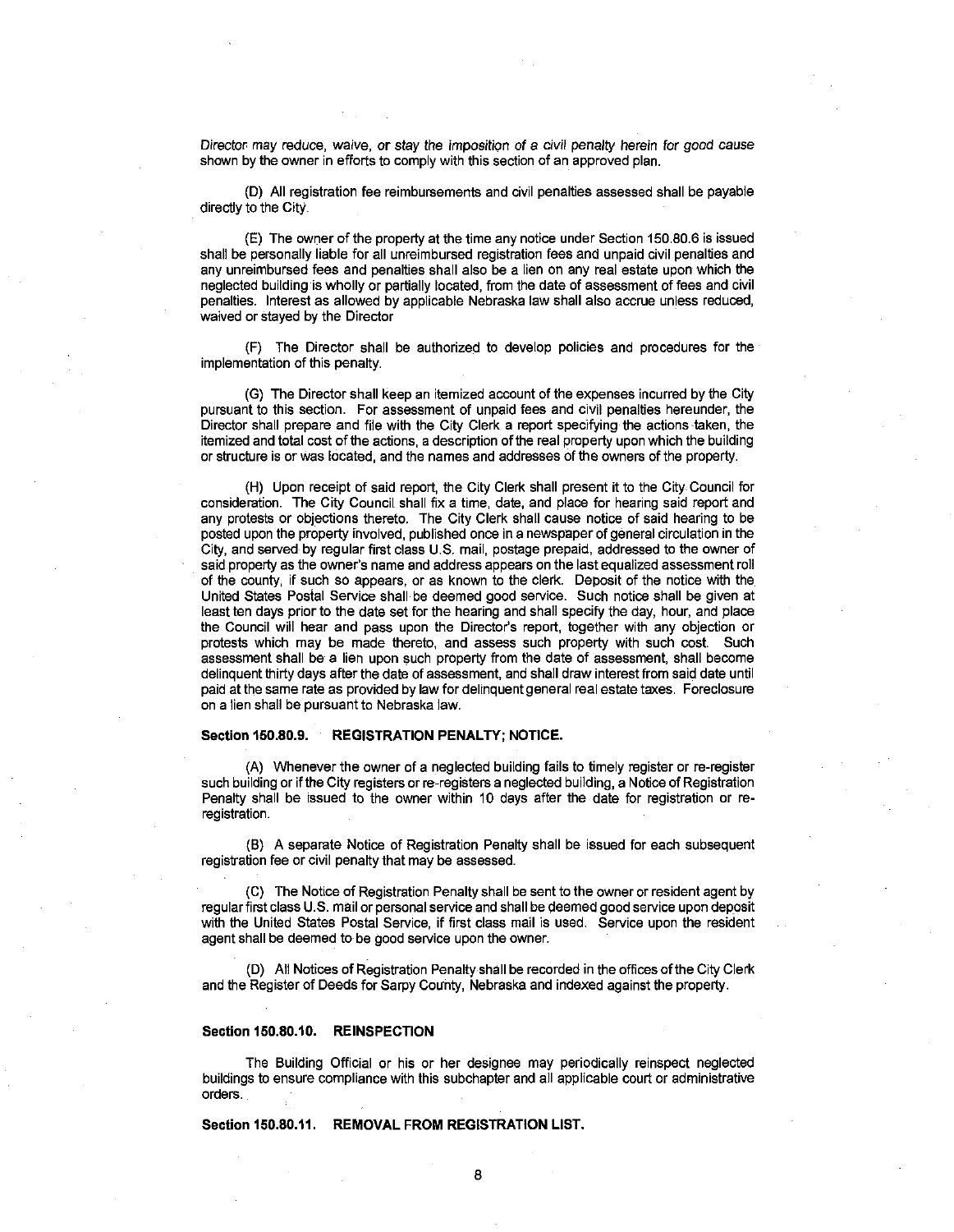(A) A neglected building shall be removed from the registration list and requirements of this chapter by the Director upon such building meeting one or more of the following:

> (1) Correcting all applicable violations and all registration and other fees and penalties have been paid in full;

(2) Removal or demolition by the owner;

(3) Removal or demolition by the City of La Vista; or

(4) Discharge of all assessed registration and other fees and penalties and/or liens upon the property through a foreclosure or other legal process; or

(B) Removal from the registration list shall not result in the reduction, waiver, discharge, release, or other modifications to fees or penalties assessed to the property except as may be ordered by a court of law with competent jurisdictions or as may be modified by the Director herein.

(C) The Director, within 30 days after a building satisfies subsection (A)(1) above, shall record a Notice of Compliance with the Register of Deeds stating that, as of the date of the Notice of Compliance, the property complies with the city code.

(D) The Director, in consultation with the City Attorney, may remove a neglected building from the list in the event the Director determines that the interests of the City and the purpose of this ordinance are best served by removal. Such a finding or determination shall be in writing before becoming effective. All such findings or determinations shall be recorded with the City Clerk.

#### **Section 150.80.12. REGISTRATION NON-TRANSFERABLE.**

If the neglected building is required to be registered pursuant to this subchapter, a new registration shall be required for each change of ownership of the building. The seller of a neglected building, which is registered with the Building Department pursuant to this subchapter, shall notify the Building Department within ten business days after the sale or other transfer, or conveyance of any registered property. The Director may waive the requirement of a registration following a conveyance if sufficient evidence is provided that action will be taken immediately after the sale to bring the building back into compliance with applicable requirements or remove or demolish the neglected building.

#### **Section 150.80.13. APPEALS TO BOARD OF APPEALS.**

Any decision or action of the Director or Building Official related to this subchapter shall be subject to such procedural requirements as described in the International Property Maintenance Code or other applicable law, including any rights of appeal.

### **Section 150.80.14. FAILURE TO REIMBURSE REGISTRATION FEES OR PAY CIVIL PENALTIES.**

In the event that any person fails to reimburse the City for registration fees or pay civil penalties assessed herein, the City Attorney, as directed by the City Administrator or his or her designee, is authorized to seek the recovery of all such registration fees and civil penalties by any means allowed by law. In the event the City Attorney forecloses on any liens assessed under this subchapter, notice shall be given to the owner in accordance with applicable law.

# **Section 150.80.15. COLLECTION AND DISTRIBUTION OF FEES AND PENALTIES.**

Any collection or reimbursement of fees and costs incurred due to the registration of a neglected building by the City, and any penalties collected herein shall be deposited in the General Fund and appropriated or distributed pursuant to applicable law. No fee or any other amount paid the city under this subchapter in any case shall be refunded, except to the extent equity may require as determined by the City Administrator or the City Administrator's designee in his or her sole discretion.

**Section 150.80.16. CRIMINAL VIOLATIONS; PENALTIES.**